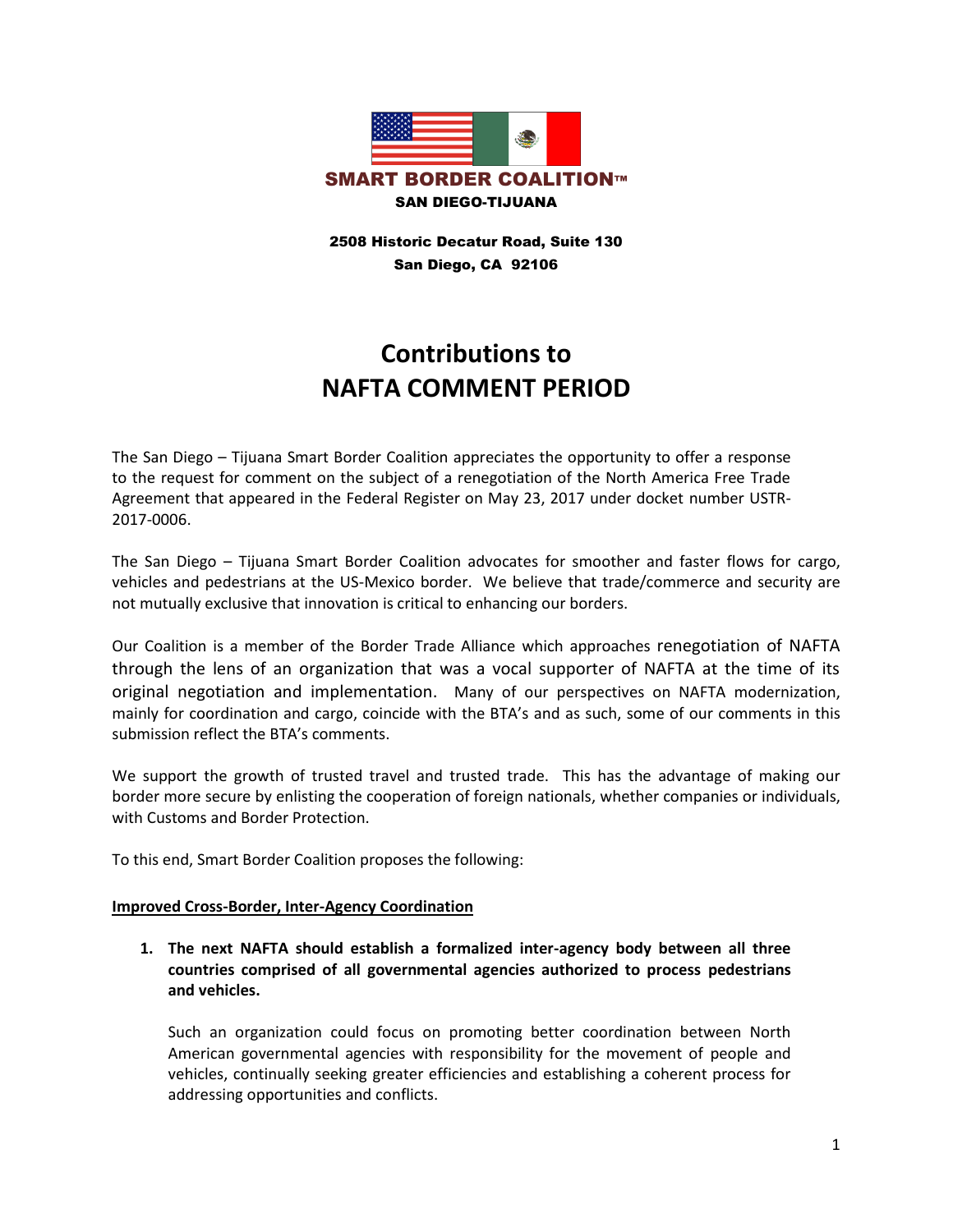The lack of smooth coordination between our authorities has been evident at the El Chaparral port of entry, where Mexico closed the port several times when protesters stormed the area during the first three months of 2017. U.S. Customs and Border Protection was not notified until minutes before the closures.

## **2. The next NAFTA should establish a formalized inter-agency body between all three countries comprised of all governmental agencies with cargo hold authorization.**

Such an organization could focus on promoting better coordination between North American governmental agencies with responsibility for the movement of trade, continually seeking greater efficiencies and establishing a coherent process for addressing conflicts.

Coordination between customs agencies, carriers and exporters on both sides of the border can create viable and efficient platforms to expedite cargo flows that too often encounter bottlenecks on the Mexican side of the border. In implementing solutions, authorities in both countries will better justify trusted trade programs such as C-TPAT and OEA whose memberships have remained stagnant.

#### **Improved Cross-Border, Government-Private Enterprise Coordination**

## **1. Private sector entities in all three countries should have a central forum for discussing emerging challenges in NAFTA trade and present their recommendations to customs authorities in Canada, the U.S. and Mexico.**

In the U.S., the Commercial Operations Advisory Committee, or COAC, has been an effective mechanism for members of industry to communicate their unique needs directly to Customs and Border Protection leadership and to develop lasting policies and procedures to make cross-border trade more efficient and more secure. Legislation in the U.S. has codified COAC in U.S. statute.

**COAC provides a model that ought to be adopted across all three nations and be reflected in the next iteration of NAFTA.** 

**2. Trade facilitation should be addressed through regional and bi-national cooperation mechanisms among customs agencies and private enterprise that rapidly identify and implement technology and infrastructure platforms for intelligent and comprehensive transportation systems.** 

The U.S. has an overwhelming number of practical and state-of-the-art transportation solutions that are not being put into place due to governmental delays and lack of decision making. Dynamic tolling to segment regular and trusted travel demand; lane management to reverse North-South and South-North flows when needed; and cargo pre-clearance to inspect goods well before they arrive at the border are some of the major opportunity areas. These opportunities can generate billions of dollars in revenue for both private enterprise and U.S. Government agencies.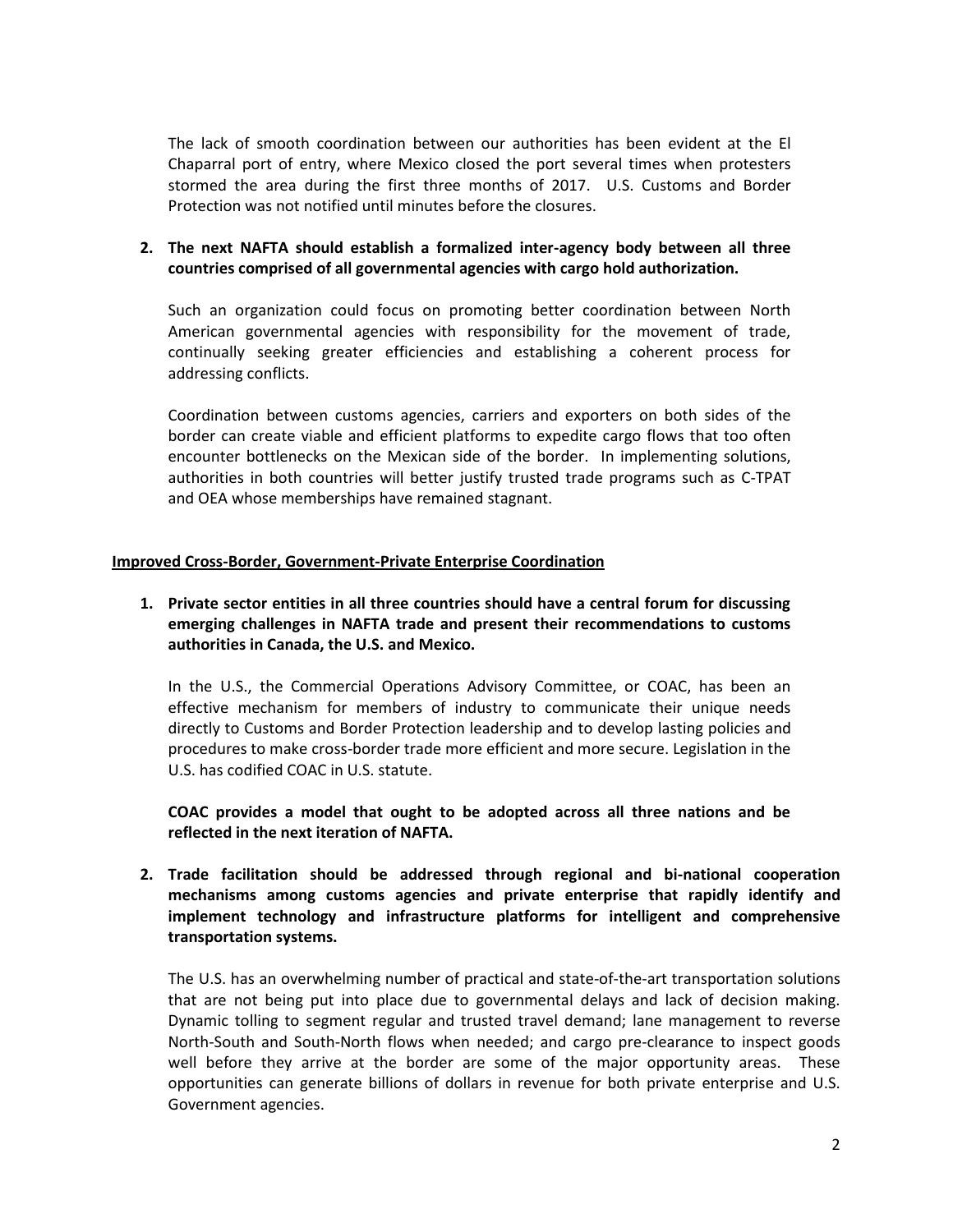#### **Improved Customs Processing**

**1. The revised NAFTA should implement an accurate and continuous Wait Time Measurement system from North to South and South to North, which would be the basis for urban access points and processing changes at the booths as well as guidance for intelligent transportation system implementation.** 

Having a continuous and accurate system to measure wait times from South to North and North to South should be the basis for effective lane and queue changes at most border crossings. Better understanding of wait times will give Customs and Border Protection the ability to execute new ways to process vehicles, pedestrians and cargo at the border and will open the possibility for new lane types such as dynamic tolling and reversible lanes.

Wait time reduction has several benefits: reduction of transaction costs, lower opportunity costs, faster trade routes for regional competitiveness, and less exposure to inordinately high levels of CO2 and harmful chemicals in air particles.

## **2. The revised NAFTA should implement the North American Single Window proposal, which would allow one set of data to be used for all import and export transactions within the region.**

Customs agencies on the Southern Border must have systems and software that are compatible and integrated so that trade data can be shared seamlessly. Compatibility and integration will make the "Single Window" trade concept a great deal more feasible in a shorter time frame. It will also allow better information flows from cargo coming to the border rather than cargo at the border, strengthening security measures, reducing bottlenecks and dramatically impacting wait times.

#### 3. **The Smart Border Coalition is very encouraged by the concept of unified cargo processing (UCP) that has been deployed at Arizona ports of entry along the Mexico border.**

Under UCP, U.S. and Mexican customs personnel work side by side on U.S. soil to conduct outbound and inbound inspections. Each country's officer can make the determination as to whether to send a shipment to secondary inspection. Even in the case where a more invasive inspection is required, UCP ensures that a shipment is only unloaded once, if at all, rather than what exists today, whereby a truck could be unloaded in its country of origin and its country of destination.

**UCP represents an approach to inspections that should be the norm in a 21st century economy in the world's most consequential trade pact.** It also reflects the incremental progress achieved in previous pilot programs conducted between the U.S. and Canada and the U.S. and Mexico to inspect cargo before it leaves its country of origin.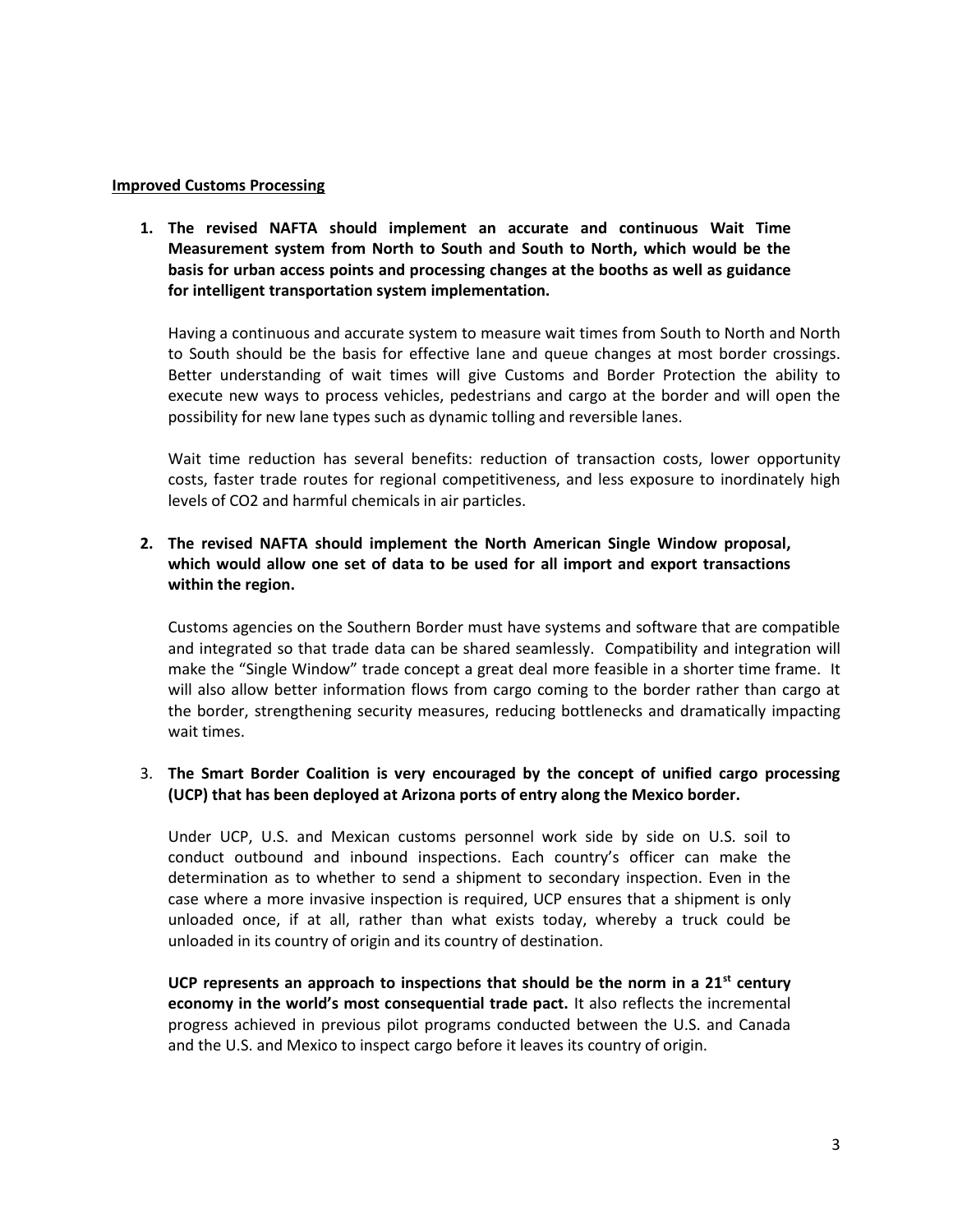#### **A Modernized North American Development Bank**

The North American Development Bank has benefitted 15 million residents on both sides of the U.S.-Mexico border through sustainable infrastructure since its formation in 1994.

With an initial \$405 million in total paid-in capital contributions from the U.S. and Mexico, NADB has leveraged investments totaling \$6.9 billion in the development of sustainable infrastructure. NADB is the only development bank that finances projects in the United States and has financed 107 projects in economically-distressed areas. In Mexico, NADB has financed an additional 124 projects for a total of 231 projects in both the U.S. and Mexico.

**We would encourage the U.S. to seek the first capital increase in NADB's history in the NAFTA renegotiation talks. As an acknowledgement of Mexico as a trading partner, we would also recommend expanding the Bank's ability to participate in the development and financing of natural gas pipelines, power plants in Mexico for North American energy security, as well as trade facilitation projects at our international land crossings while supporting border security.**

#### **Additional Options to Enhance or Build Border Infrastructure**

- **1 Establish an Appropriations Schedule for the Lease/Purchase of Intelligent Transportation Systems in all Land Ports of Entry.** The U.S. Department of Transportation should facilitate the construction, acquisition, and installation of Intelligent Transportation Systems (ITS) on the border. A revised NAFTA should make it much easier to issue lease revenue obligations with proceeds appropriated to state Departments of Transportation to increase security measures and expedite vehicle and pedestrian crossing as well as trade. ITS facilitation should allow private enterprise to get involved without using donation authority. ITS will also necessitate the cooperation of Mexican customs authorities and private enterprise, thereby providing a comprehensive binational transportation solution.
- **2 Private enterprise should be given an opportunity to invest at the current Ports of Entry. New public partnership arrangements such as CBX connecting the US side of the border with the Tijuana airport have started to set the standard for this mechanism whereby private entities absorb CBP agents' salaries as part of long term agreements.** However, little has been done to use a CBX-type mechanism for existing land ports of entry. Tolling may be an interesting example of what could be achieved. With over 62,500 passenger vehicles crossing our region's two ports of entry from Mexico every day, a toll of \$5.00 for 1/3 of vehicles willing to pay for more expedited crossings could represent upwards of \$100,000 of revenue every day, and almost \$38 million in revenue every year, enough to pay for CBP personnel assigned to the faster lanes and produce a profit for the companies implementing technological and processing changes.
- **3. A new North American Border Infrastructure Bank to Drive a Market Approach to Planning, Financing and Coordinating Border Infrastructure Projects (per the George W. Bush Presidential Center).**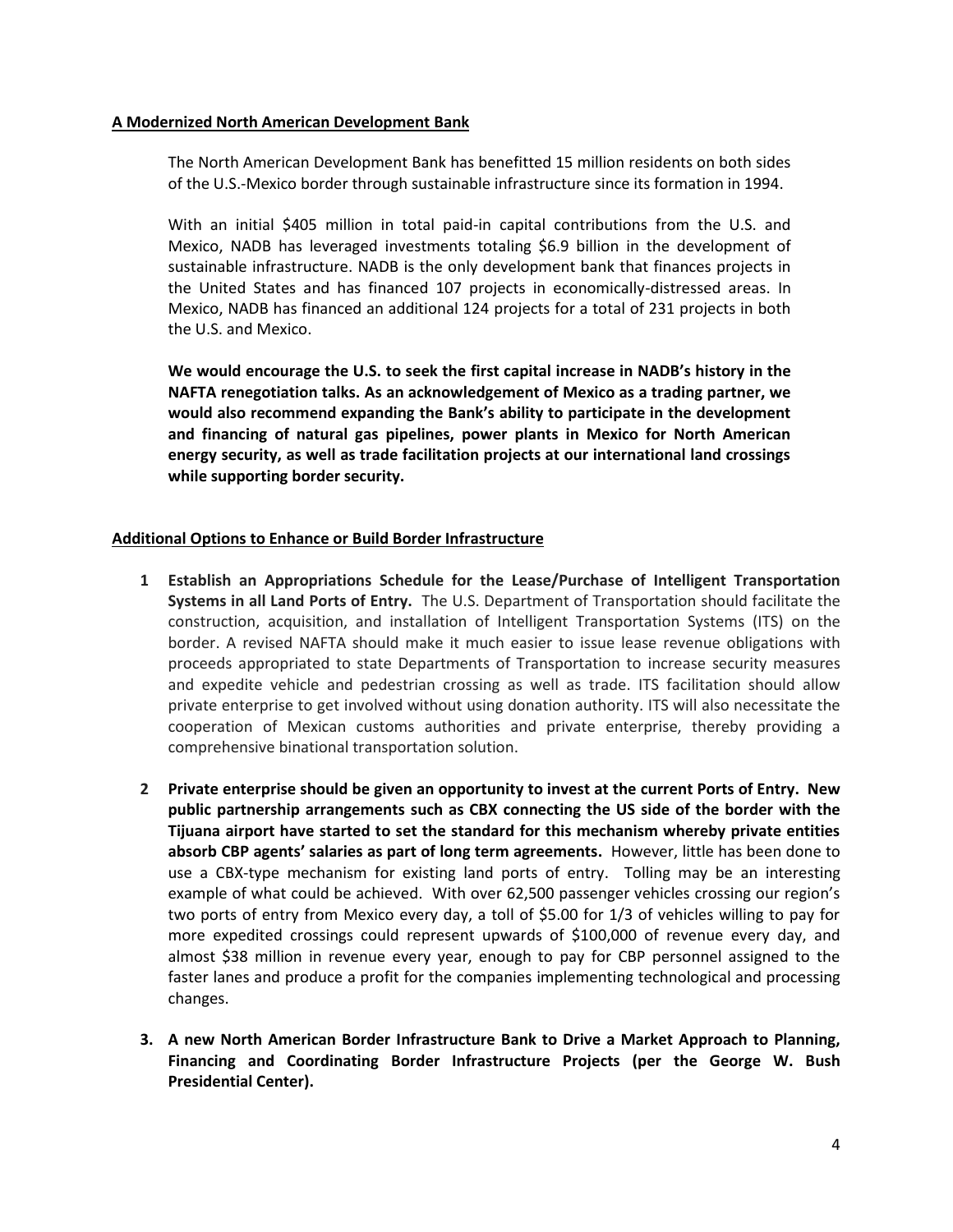On an average day, approximately \$2.4 billion worth—2 million tons—of goods move between the United States, Canada, and Mexico. That is the equivalent of more than 4 percent of U.S. GDP moving across North American borders every day. However, the U.S. economy alone loses nearly \$8 billion in output every year due to inadequate border crossing infrastructure, insufficient staffing, or inefficient security and customs procedures.

Constraints on federal spending in all three countries mean that state or provincial and local governments must use their budgets, raise public funds, seek alternative funding sources, or postpone projects. A North American border infrastructure bank can overcome funding constraints by creating coalitions among border regions and engaging private capital to build agile and sustainable systems for moving goods and people faster, cheaper and more securely across the North American manufacturing and non-manufacturing platforms.

Working closely with government, private enterprise and industry, a North American infrastructure bank would be well positioned to generate an "end-to-end" border perspective, enabling prioritization of projects according to objective market data, not political criteria.

This is an opportunity to synthesize the best thinking in North America on infrastructure needs into a bank whose impartial, data-driven knowledge products would be accessible and disseminated to public and private stakeholders in all three countries.

The bank must be capitalized to deploy innovative lending instruments and help minimize the risk in border infrastructure projects, many of which never enter the planning phase due to the prohibitively high cost to local communities of conducting feasibility studies and meeting all pertinent regulatory requirements.

The bank must be empowered to assume a neutral and non-regulatory coordination role for transnational projects to reduce the time and resource burden, on national and sub-national entities, of convening stakeholders to execute complex border projects.

Working closely with government and industry, a North American infrastructure bank would be well positioned to generate an "end-to-end" border perspective, enabling prioritization of projects according to objective market data, not political criteria. A North American Border Infrastructure bank would also play a critical role facilitating coordination among agencies and entities building border projects, helping projects come in on time and at cost.

## **Visa Reforms that are aligned with the realities of facilitating cross-border movement for business and other purposes**

#### 1. **Green Card Holder Changes.**

Many Green Card (Permanent Resident Card) employees of U.S. companies commute to work from the Mexican side of the border every day. Their employers cover payroll taxes for them and they also pay individual taxes as permanent residents. The decision to live in Mexico is done out of necessity, as cost of living there is far lower than in the United States.